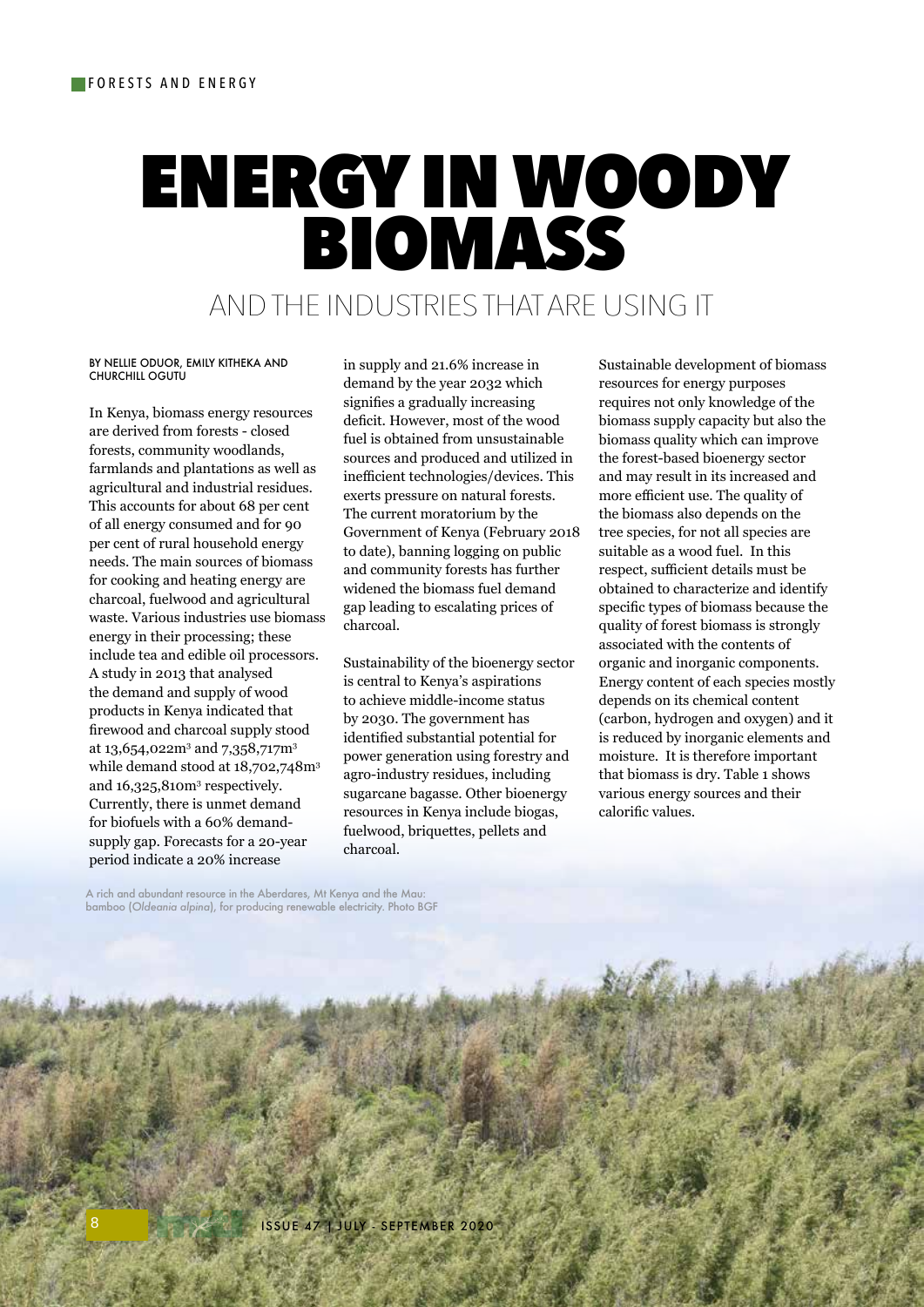#### *Table 1: Energy levels of various sources of energy*

| <b>Energy source</b>                          | Calorific value Kcal/g    |
|-----------------------------------------------|---------------------------|
| Dry wood                                      | General range $3.5 - 5.0$ |
| Acacia nilotica (Egyptian thorn)              | 4.9                       |
| Acacia polyacantha (Falcon's claw acacia)     | 4.0                       |
| Acacia tortilis (Umbrella thorn)              | 4.4                       |
| Acacia xanthophloea (Yellow fever tree)       | 4.4                       |
| Casuarina equisetifolia (Whistling pine tree) | 5.0                       |
| Commiphora baluensis (Commiphora)             | 4.4                       |
| Eucalyptus camaldulensis (River red gum)      | 4.8                       |
| Eucalyptus grandis (Flooded gum)              | 4.5                       |
| Leucaena leucocephala (River tamarind)        | 4.6                       |
| Prosopis juliflora (Mathenge)                 | 5.0                       |
| Terminalia brownii (Mbarao-Swahili)           | 4.6                       |
| Terminalia orbicularis (Spiny terminalia)     | 5.1                       |
| Wood chips (30% MC)                           | 2.9                       |
| Wood pellets (10% MC)                         | Ranging from $3.8 - 4.3$  |
| <b>Charcoal</b>                               | General range $5.0 - 9.0$ |
| Acacia nilotica                               | 7.3                       |
| Acacia polyacantha                            | 6.4                       |
| Acacia tortilis                               | 5.8                       |
| Acacia xanthophloea                           | 7.9                       |
| Eucalyptus camadulensis                       | 5.6                       |
| Eucalyptus grandis                            | 7.5                       |
| Prosopis juliflora                            | 7.9                       |
| Bambusa vulgaris (Common bamboo)              | 6.7                       |
| Dendrocalamus asper (Dragon bamboo)           | 5.3                       |
| Dendrocalamus giganteus (Giant bamboo)        | 5.5                       |
| <b>Bamboo</b>                                 |                           |
| Bambusa vulgaris                              | 4.4                       |
| Dendrocalamus asper                           | 4.5                       |
| Dendrocalamus giganteus                       | 4.5                       |
| <b>Bamboo pellets</b>                         |                           |
| Bambusa vulgaris                              | 6.5                       |
| Dendrocalamus asper                           | 6.2                       |
| Heating oil                                   | 10.0                      |

#### BAMBOO

Bamboo is fast becoming a source of biomass energy due to its fast regeneration if sustainably managed. Various species have been trialed in Kenya which has only one indigenous species (African alpine bamboo). Among the exotic species that have been produced in Kenya are Savanna bamboo (*Oxytenanthera abyssinica*), *Bambusa* and *Dendrocalamus* spp. Generally, if the bamboo is chipped, briquetted or pelletized, it offers a great source of biomass energy for several industries. Some tea and edible oil processors have tested bamboo chips in their boilers. The energy values for some of the species are shown in Table 1 which show great promise as a woodfuel source for industries and domestic use.

### **BRIQUETTES**

Briquettes are biofuel substitutes to coal and charcoal and are made from agricultural and forestry residues. The huge demand for firewood by the industry calls for greater use of alternative thermal bioenergy sources such as briquettes from agricultural residues. Uncarbonized briquettes are suitable for industrial use and some tea, edible oil, cement and tobacco processors are already incorporating these biofuels in their energy mix. Carbonized briquettes are suitable for domestic use and learning institutions, hospitals and prisons.

Carbonized briquettes are made from biomass raw material that has undergone pyrolysis after which it is mixed with a binding element, moulded into various shapes then dried. Uncarbonized briquettes are processed directly from biomass sources through various casting and pressing processes also known as compaction or solidification.

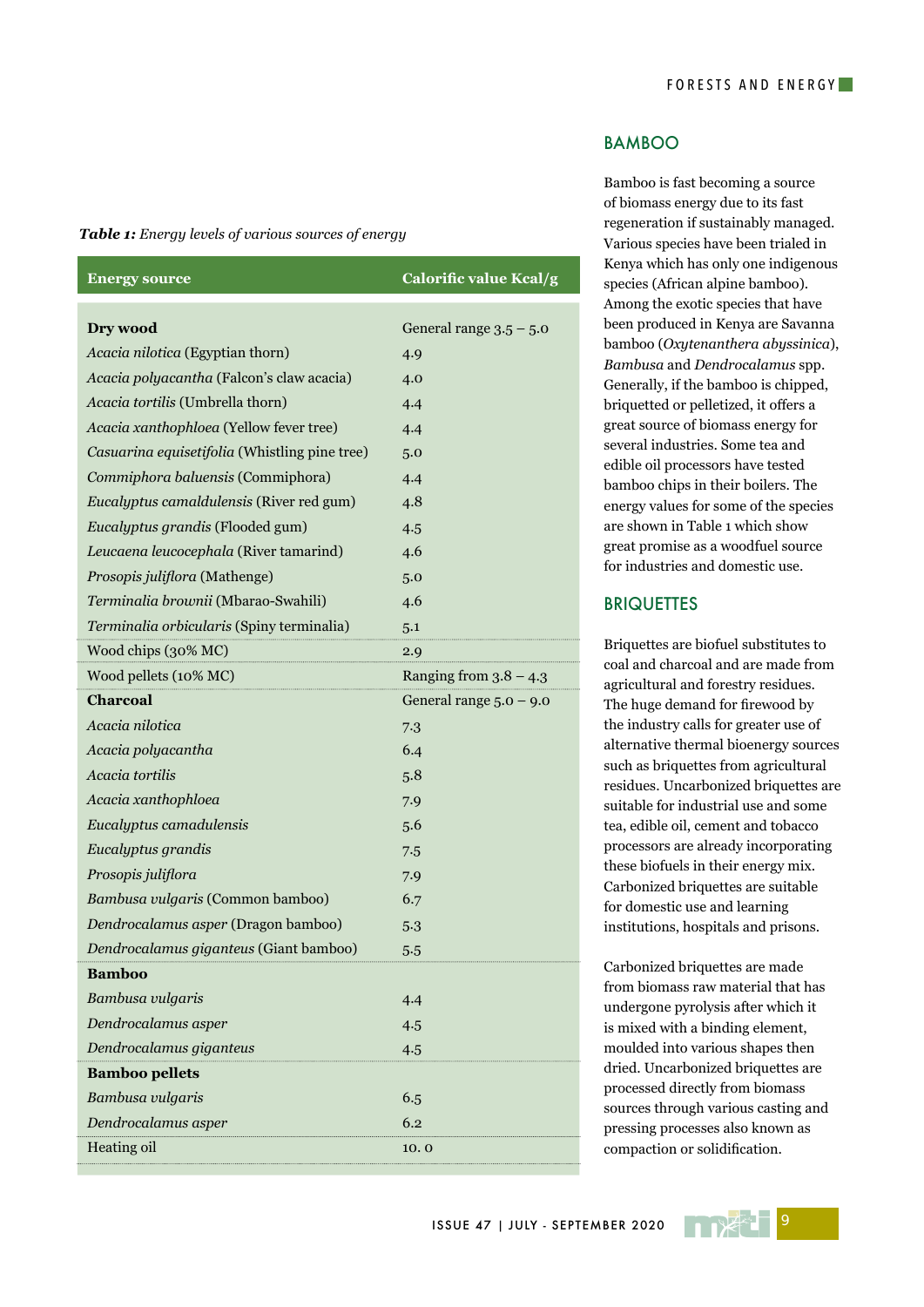

### PELLETS

These are biofuels made from compressed organic matter or biomass. They are similar to briquettes but relatively smaller in size. They can be used as fuels for power generation, heating, and cooking. They are extremely dense and can be produced with a low moisture content (below 10%) that allows them to be burned with a very high combustion efficiency. Pellets generally measure 6-10mm in diameter with a maximum length of 38mm and are formed by compressing biomass under intense pressure. The most recommended raw materials for use as feedstock include white wood chips from sawmills, round wood with huge diameters, untreated wood, and used wood without any contamination. Dies are used to obtain the required cylindrical shapes of the pellets by forcefully passing sawdust through them. Owing to the pressing involved and the corresponding friction that results when the particles are pressed against each other and against the wall, sawdust experiences a temperature increase of between 70°C to 100°C, then the lignin component acts as a natural binder.

Pellets formed from woody biomass remain the recommended feedstock for the bioenergy industries that deal with solid biomass. They are compact in nature and are regularly shaped hence, they are easier to handle, store and transport in bulk. Biomass pellets can be made from recyclable raw materials such as saw dust, rice

Wood waste in a sawmill. How much is recovered? Photo BGF

husks, coffee husks and maize stalks. They are of high calorific value and burn with less smoke. They are dense and used in cooking meals in homes and institutions.

Pellets are not a new type of fuel in Kenya's energy market although its use at the domestic level remains limited. Studies have been carried out using locally produced gasifiers (WISDOM and SCODE gasifiers) that can burn both wood and pellets. Other ongoing initiatives include: Lean Energy Solutions who set up a pellet production facility in Naivasha; Green Steps Africa Limited who supply gasifier stoves for domestic and commercial use; Power Spot Limited that produces pellets and distributes gasifiers in Kakamega County and IKO BRIQ Limited and